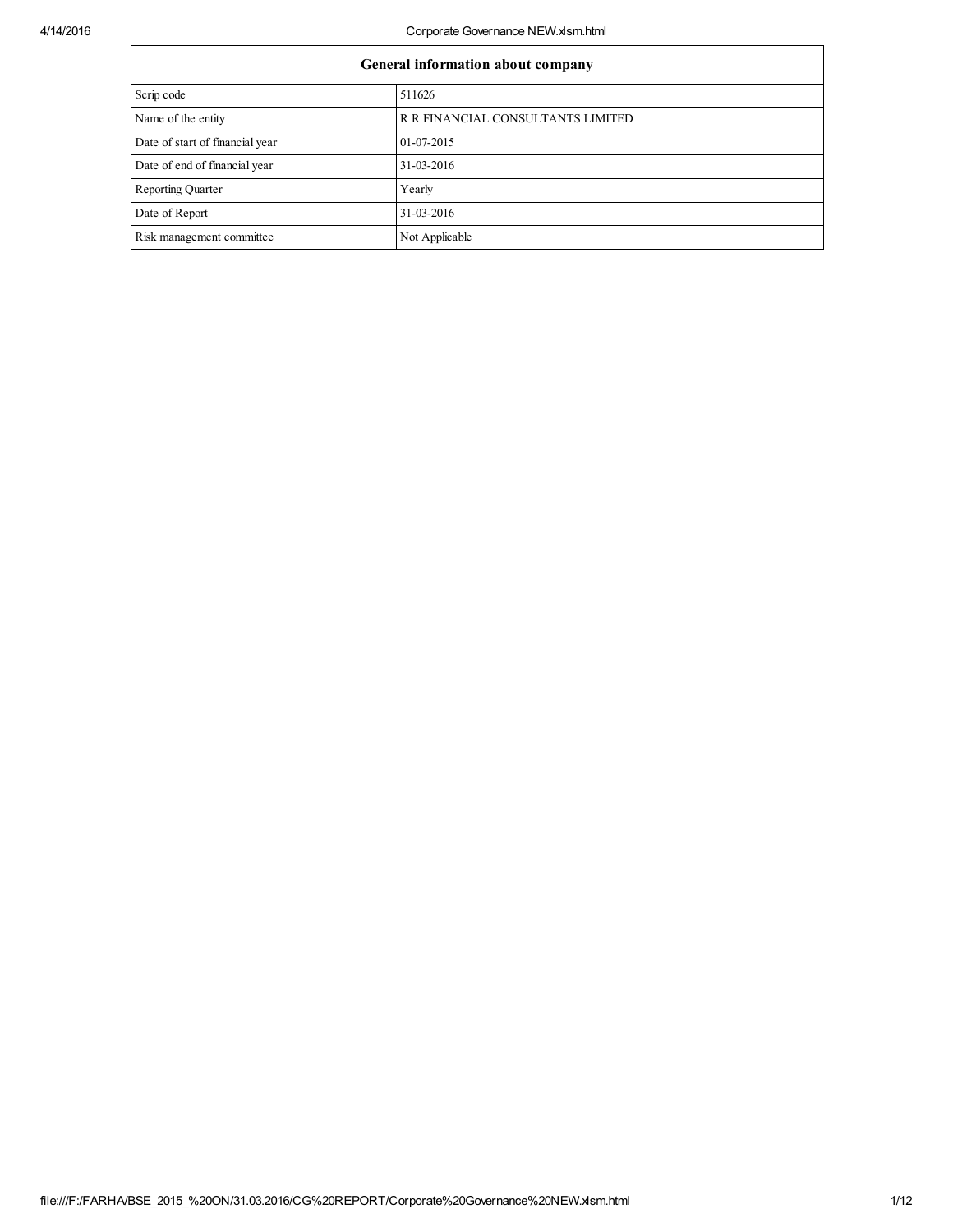$\Gamma$ 

|                | <b>Annexure I</b>                                              |                                 |                     |            |                                                                      |                            |                     |                                                              |                      |                                            |                                                                                      |                                                                                                        |                                                                                                                                                 |           |
|----------------|----------------------------------------------------------------|---------------------------------|---------------------|------------|----------------------------------------------------------------------|----------------------------|---------------------|--------------------------------------------------------------|----------------------|--------------------------------------------|--------------------------------------------------------------------------------------|--------------------------------------------------------------------------------------------------------|-------------------------------------------------------------------------------------------------------------------------------------------------|-----------|
|                | Annexure I to be submitted by listed entity on quarterly basis |                                 |                     |            |                                                                      |                            |                     |                                                              |                      |                                            |                                                                                      |                                                                                                        |                                                                                                                                                 |           |
|                | I. Composition of Board of Directors                           |                                 |                     |            |                                                                      |                            |                     |                                                              |                      |                                            |                                                                                      |                                                                                                        |                                                                                                                                                 |           |
|                |                                                                |                                 |                     |            | Disclosure of notes on composition of board of directors explanatory |                            |                     |                                                              |                      |                                            |                                                                                      |                                                                                                        |                                                                                                                                                 | Ye        |
| <b>Sr</b>      | Title<br>(Mr<br>Ms)                                            | Name of the<br>Director         | PAN                 | <b>DIN</b> | Category 1<br>of directors                                           | Category 2<br>of directors | $3$ of<br>directors | Date of<br>Category appointment<br>in the<br>current<br>term | Date of<br>cessation | Tenure<br>of<br>director<br>(in<br>months) | No of<br>Directorship<br>in listed<br>entities<br>including<br>this listed<br>entity | Number of<br>memberships<br>in Audit/<br>Stakeholder<br>Commitee(s)<br>including this<br>listed entity | No of post<br>of<br>Chairperson<br>in Audit/<br>Stakeholder<br>Committee<br>held in<br>listed<br>entities<br>including<br>this listed<br>entity | $\rm N_0$ |
| 1              | Mr                                                             | <b>RAJAT</b><br><b>PRASAD</b>   | AAGPP7229J          | 00062612   | Executive<br>Director                                                | Chairperson MD             |                     | 31-12-2014                                                   |                      |                                            | 1                                                                                    |                                                                                                        | $\mathbf{0}$                                                                                                                                    |           |
| 2              | Mr                                                             | <b>MAHESH</b><br><b>CHANDRA</b> | AABPC9779K 01170351 |            | Non-<br>Executive -<br>Independent Applicable<br>Director            | Not                        |                     | 31-12-2013                                                   |                      | 27                                         | 1                                                                                    |                                                                                                        | $\boldsymbol{0}$                                                                                                                                |           |
| $\overline{3}$ | Mr                                                             | <b>MANISH</b><br><b>AGRAWAL</b> | AAJPA9535H          | 01462779   | Non-<br>Executive -<br>Non<br>Independent<br>Director                | Not<br>Applicable          |                     | 04-01-2016                                                   |                      |                                            |                                                                                      | $\boldsymbol{0}$                                                                                       | $\boldsymbol{0}$                                                                                                                                |           |
| $\overline{4}$ | <b>Mrs</b>                                                     | <b>RITU</b><br><b>PRASAD</b>    | AAFPP0299P          | 02341947   | Non-<br>Executive -<br>Non<br>Independent<br>Director                | Not<br>Applicable          |                     | 31-12-2014                                                   |                      |                                            |                                                                                      |                                                                                                        |                                                                                                                                                 |           |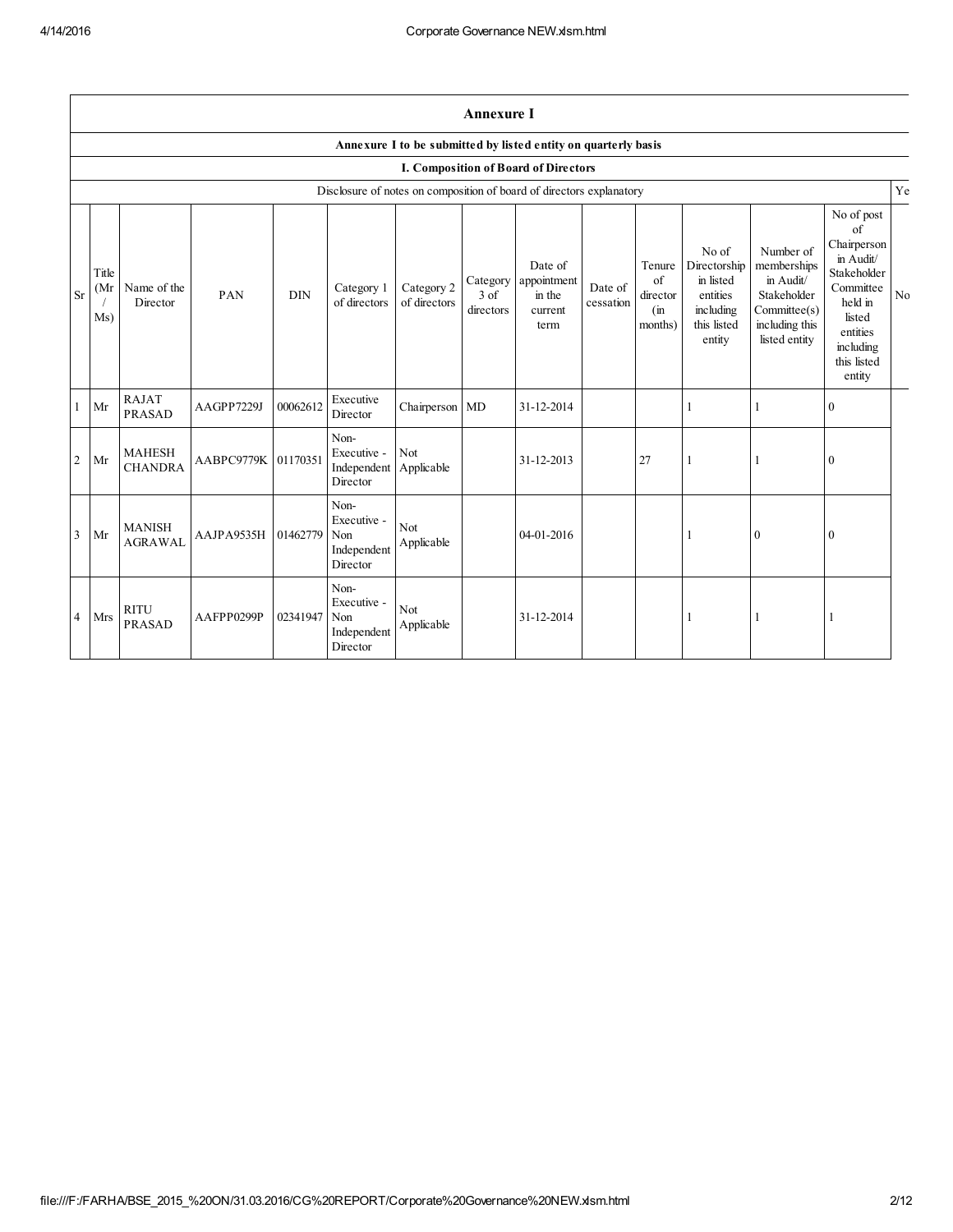|                         | <b>Annexure 1</b>                                        |                                                         |                                                                |  |  |  |  |  |  |
|-------------------------|----------------------------------------------------------|---------------------------------------------------------|----------------------------------------------------------------|--|--|--|--|--|--|
|                         | <b>Annexure 1</b>                                        |                                                         |                                                                |  |  |  |  |  |  |
|                         | <b>III. Meeting of Board of Directors</b>                |                                                         |                                                                |  |  |  |  |  |  |
| <b>Sr</b>               | $Date(s)$ of meeting (if any) in the<br>previous quarter | $Date(s)$ of meeting (if any) in the<br>current quarter | Maximum gap between any two consecutive (in<br>number of days) |  |  |  |  |  |  |
| $\mathbf{1}$            | 17-11-2015                                               |                                                         |                                                                |  |  |  |  |  |  |
| $\overline{c}$          | 05-12-2015                                               |                                                         | 17                                                             |  |  |  |  |  |  |
| $\overline{\mathbf{3}}$ | 09-12-2015                                               |                                                         | 3                                                              |  |  |  |  |  |  |
| $\overline{4}$          | 19-12-2015                                               |                                                         | 9                                                              |  |  |  |  |  |  |
| 5                       | 29-12-2015                                               |                                                         | 9                                                              |  |  |  |  |  |  |
| 6                       | 31-12-2015                                               |                                                         |                                                                |  |  |  |  |  |  |
| $\overline{7}$          |                                                          | 04-01-2016                                              | 3                                                              |  |  |  |  |  |  |
| $\boldsymbol{8}$        |                                                          | 22-01-2016                                              | 17                                                             |  |  |  |  |  |  |
| $\overline{9}$          |                                                          | 05-02-2016                                              | 13                                                             |  |  |  |  |  |  |
| 10                      |                                                          | 01-03-2016                                              | 24                                                             |  |  |  |  |  |  |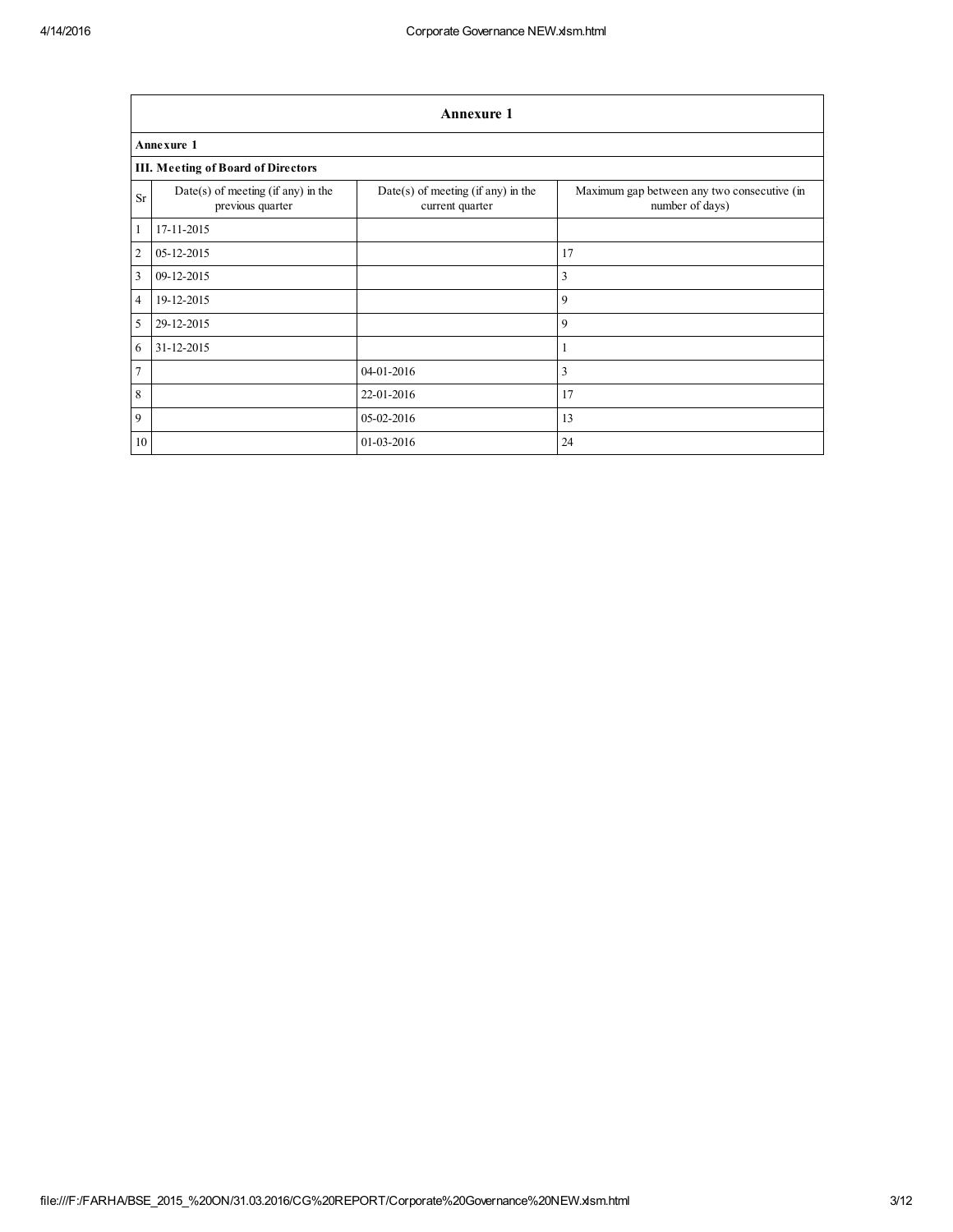|           | <b>Annexure 1</b>                |                                                                     |                                                     |                                           |                                                                     |                                                                            |  |  |
|-----------|----------------------------------|---------------------------------------------------------------------|-----------------------------------------------------|-------------------------------------------|---------------------------------------------------------------------|----------------------------------------------------------------------------|--|--|
|           | <b>IV. Meeting of Committees</b> |                                                                     |                                                     |                                           |                                                                     |                                                                            |  |  |
| <b>Sr</b> | Name of<br>Committee             | $Date(s)$ of meeting of<br>the committee in the<br>relevant quarter | Whether<br>requirement of<br>Ouorum met<br>(Yes/No) | Requirement of<br>Ouorum met<br>(details) | $Date(s)$ of meeting of the<br>committee in the<br>previous quarter | Maximum gap between any two<br>consecutive meetings (in<br>number of days) |  |  |
|           | Audit<br>Committee               | 13-02-2016                                                          | Yes                                                 |                                           | 14-11-2015                                                          |                                                                            |  |  |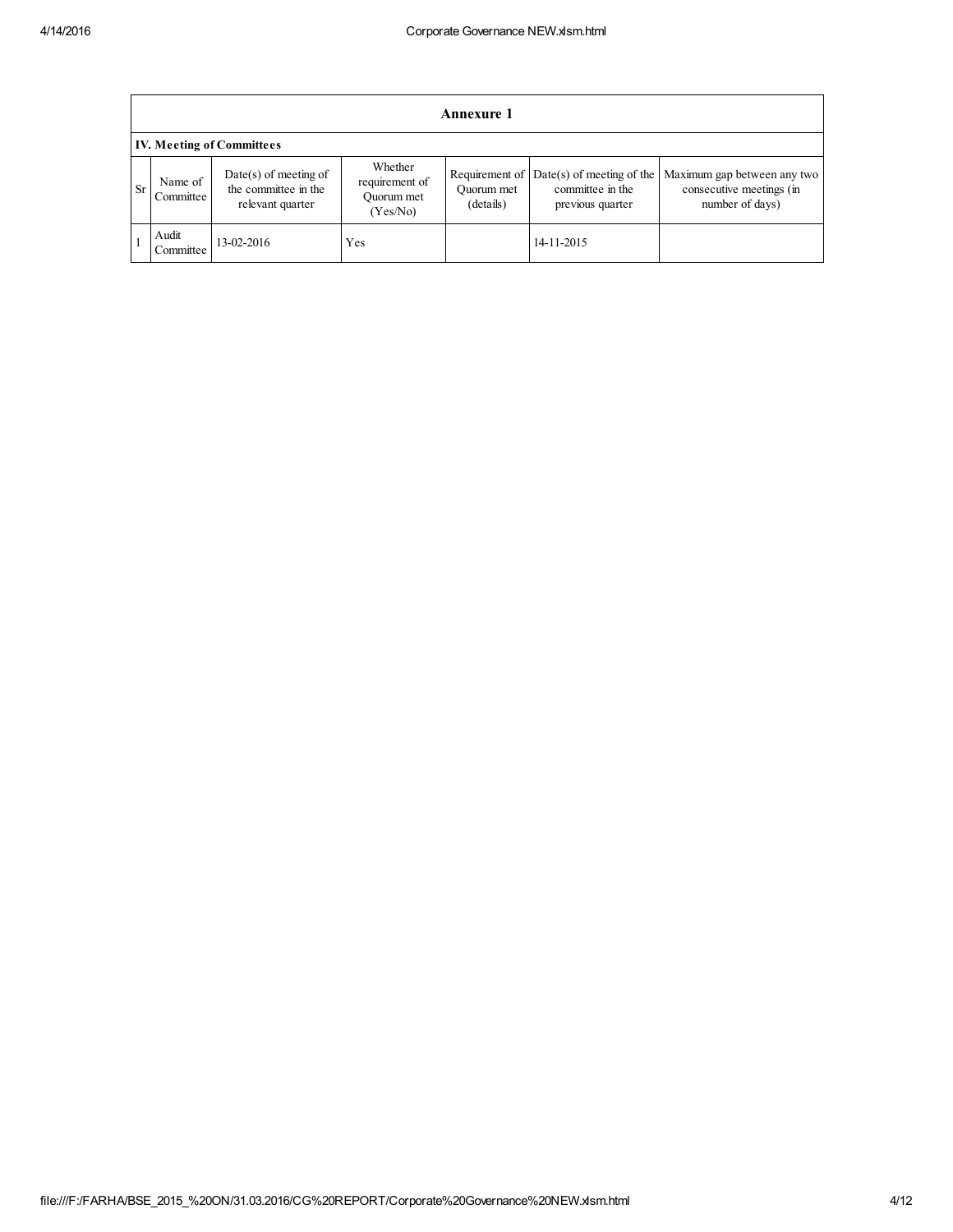|                | <b>Annexure 1</b>                                                                                                 |           |  |  |  |  |  |  |
|----------------|-------------------------------------------------------------------------------------------------------------------|-----------|--|--|--|--|--|--|
|                | V. Related Party Transactions                                                                                     |           |  |  |  |  |  |  |
| <b>Sr</b>      | If status is "No" details of non-<br>Compliance status<br>Subject<br>(Yes/No/NA)<br>compliance may be given here. |           |  |  |  |  |  |  |
|                | Whether prior approval of audit committee obtained                                                                | NA        |  |  |  |  |  |  |
| $\overline{2}$ | Whether shareholder approval obtained for material RPT                                                            | NA        |  |  |  |  |  |  |
| $\mathbf{3}$   | Whether details of RPT entered into pursuant to omnibus approval have<br>been reviewed by Audit Committee         | <b>NA</b> |  |  |  |  |  |  |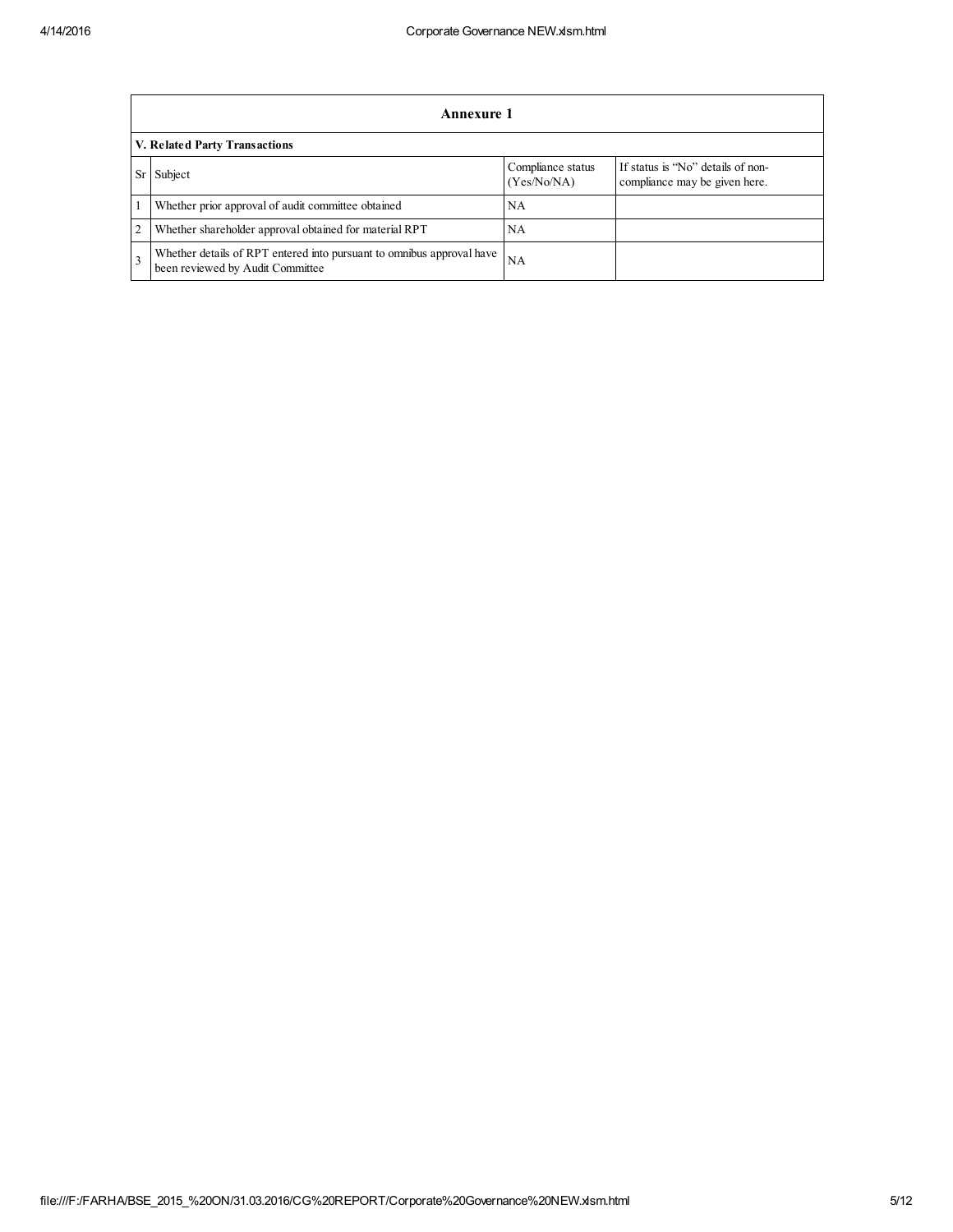|                | Annexure 1                                                                                                                                                                                                      |                               |  |  |  |  |  |
|----------------|-----------------------------------------------------------------------------------------------------------------------------------------------------------------------------------------------------------------|-------------------------------|--|--|--|--|--|
|                | <b>VI.</b> Affirmations                                                                                                                                                                                         |                               |  |  |  |  |  |
| Sr             | Subject                                                                                                                                                                                                         | Compliance<br>status (Yes/No) |  |  |  |  |  |
|                | The composition of Board of Directors is in terms of SEBI (Listing obligations and disclosure requirements) Regulations,<br>2015                                                                                | Yes                           |  |  |  |  |  |
| $\overline{c}$ | The composition of the following committees is in terms of SEBI(Listing obligations and disclosure requirements)<br>Regulations, 2015 a. Audit Committee                                                        | Yes                           |  |  |  |  |  |
| 3              | The composition of the following committees is in terms of SEBI(Listing obligations and disclosure requirements)<br>Regulations, 2015. b. Nomination & remuneration committee                                   | Yes                           |  |  |  |  |  |
| $\overline{4}$ | The composition of the following committees is in terms of SEBI(Listing obligations and disclosure requirements)<br>Regulations, 2015. c. Stakeholders relationship committee                                   | Yes                           |  |  |  |  |  |
| 5              | The composition of the following committees is in terms of SEBI(Listing obligations and disclosure requirements)<br>Regulations, 2015. d. Risk management committee (applicable to the top 100 listed entities) | <b>NA</b>                     |  |  |  |  |  |
| 6              | The committee members have been made aware of their powers, role and responsibilities as specified in SEBI (Listing<br>obligations and disclosure requirements) Regulations, 2015.                              | Yes                           |  |  |  |  |  |
| 7              | The meetings of the board of directors and the above committees have been conducted in the manner as specified in<br>SEBI (Listing obligations and disclosure requirements) Regulations, 2015.                  | Yes                           |  |  |  |  |  |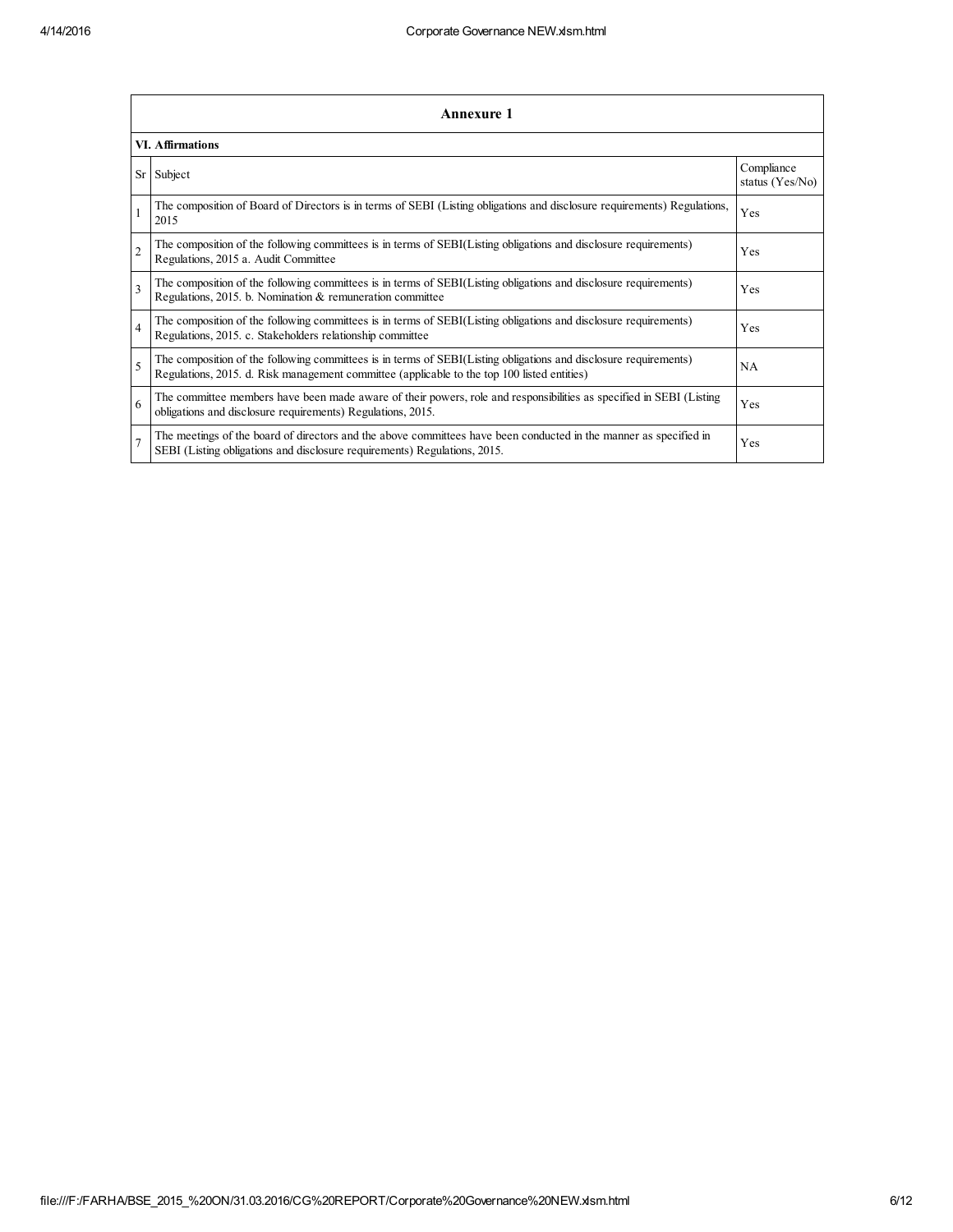|            | <b>Annexure II</b>                                                                                               |                                     |                                                                                             |                                                                                                         |  |  |  |  |  |
|------------|------------------------------------------------------------------------------------------------------------------|-------------------------------------|---------------------------------------------------------------------------------------------|---------------------------------------------------------------------------------------------------------|--|--|--|--|--|
|            | Annexure II to be submitted by listed entity at the end of the financial year (for the whole of financial year)  |                                     |                                                                                             |                                                                                                         |  |  |  |  |  |
|            | I. Disclosure on website in terms of Listing Regulations                                                         |                                     |                                                                                             |                                                                                                         |  |  |  |  |  |
| Sr         | Item                                                                                                             | Compliance<br>status<br>(Yes/No/NA) | If status is<br>$^{\circ}$ No"<br>details of<br>non-<br>compliance<br>may be<br>given here. | Web address                                                                                             |  |  |  |  |  |
|            | Details of<br>business                                                                                           | Yes                                 |                                                                                             | http://www.rrfinance.com/About_Us.aspx                                                                  |  |  |  |  |  |
| $\sqrt{2}$ | Terms and<br>conditions of<br>appointment<br>οf<br>independent<br>directors                                      | Yes                                 |                                                                                             | http://www.rrfcl.com/pdf/Terms%20and%20conditions%20of%20appointment%20of%20independent%20directors.pdf |  |  |  |  |  |
| 3          | Composition<br>of various<br>committees<br>of board of<br>directors                                              | Yes                                 |                                                                                             | http://www.rrfcl.com/pdf/Board%20of%20directors%20and%20committes.PDF                                   |  |  |  |  |  |
| 4          | Code of<br>conduct of<br>board of<br>directors and<br>senior<br>management<br>personnel                          | Yes                                 |                                                                                             | http://www.rrfcl.com/pdf/Code%20of%20Conduct%20of%20Directors%20&%20%20Senior%20Management%20Personnel  |  |  |  |  |  |
| 5          | Details of<br>establishment<br>of vigil<br>mechanism/<br>Whistle<br>Blower policy                                | Yes                                 |                                                                                             | http://www.rrfcl.com/pdf/RR%20Whistle%20Blower%20Policy%20.pdf                                          |  |  |  |  |  |
| 6          | Criteria of<br>making<br>payments to<br>non-<br>executive<br>directors                                           | Yes                                 |                                                                                             | http://www.rrfcl.com/pdf/RR%20criteria%20for%20making%20payment%20to%20non-executive%20directors.pdf    |  |  |  |  |  |
|            | Policy on<br>dealing with<br>related party<br>transactions                                                       | Yes                                 |                                                                                             | http://www.rrfcl.com/pdf/Related%20party%20transactions.pdf                                             |  |  |  |  |  |
| 8          | Policy for<br>determining<br>'material'<br>subsidiaries                                                          | Yes                                 |                                                                                             | http://www.rrfcl.com/pdf/Material%20subsidiaries%20policy.pdf                                           |  |  |  |  |  |
| 9          | Details of<br>familiarization<br>programmes<br>imparted to<br>independent<br>directors                           | Yes                                 |                                                                                             | http://www.rrfcl.com/pdf/Familiarisation%20programme%20for%20indepandent%20directors.pdf                |  |  |  |  |  |
| 10         | Contact<br>information<br>of the<br>designated<br>officials of<br>the listed<br>entity who<br>are<br>responsible | Yes                                 |                                                                                             | http://www.rrfcl.com/investorrelations_rrfcl.aspx                                                       |  |  |  |  |  |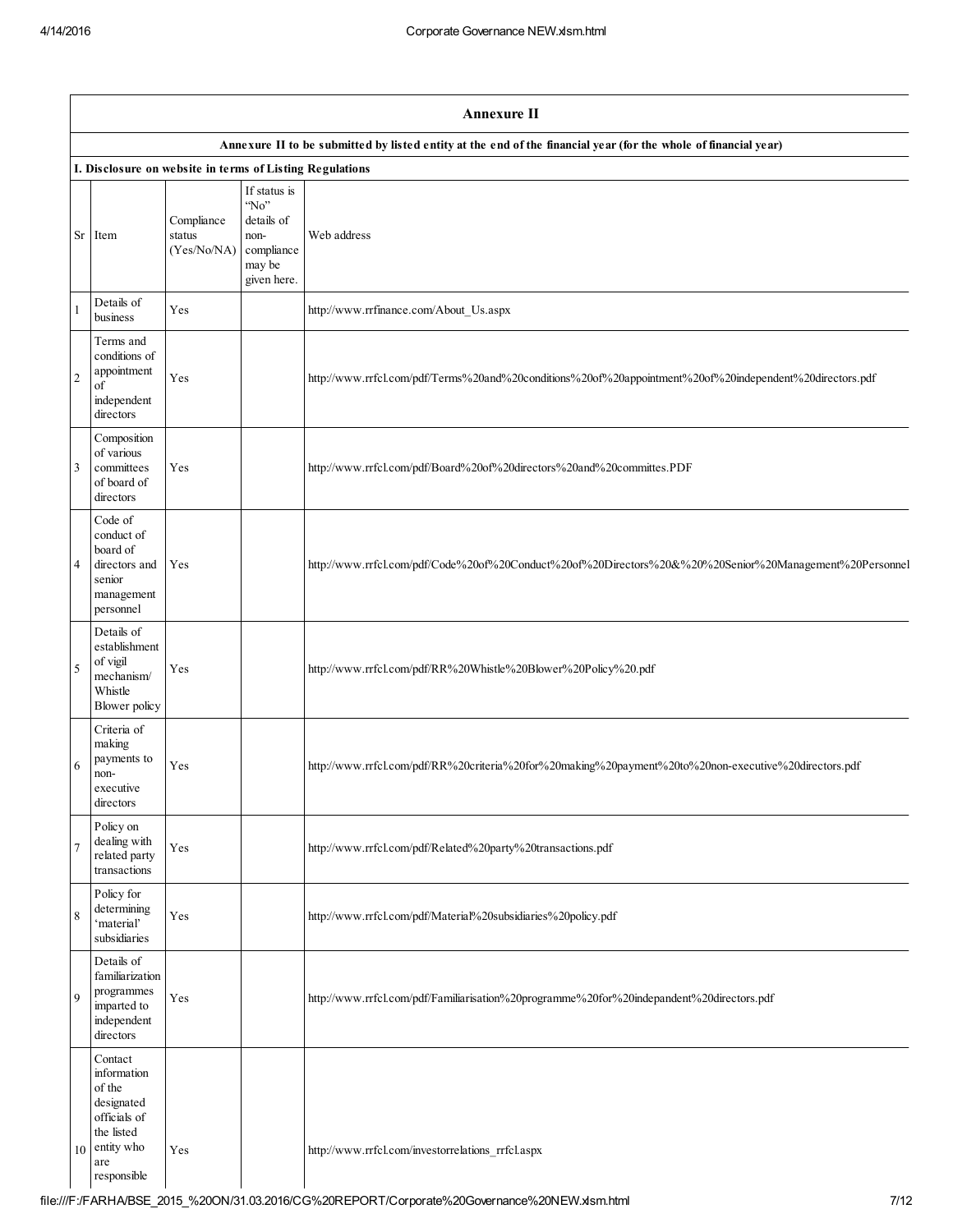| .  |                                                                                                          |     | $\frac{1}{2}$                                     |
|----|----------------------------------------------------------------------------------------------------------|-----|---------------------------------------------------|
|    | for assisting<br>and handling<br>investor<br>grievances                                                  |     |                                                   |
| 11 | email address<br>for grievance<br>redressal and<br>other relevant<br>details                             | Yes | http://www.rrfcl.com/investorrelations_rrfcl.aspx |
| 12 | Financial<br>results                                                                                     | Yes | http://www.rrfcl.com/investorrelations_rrfcl.aspx |
| 13 | Shareholding<br>pattern                                                                                  | Yes | http://www.rrfcl.com/investorrelations_rrfcl.aspx |
| 14 | Details of<br>agreements<br>entered into<br>with the<br>media<br>companies<br>and/or their<br>associates | NA  |                                                   |
| 15 | New name<br>and the old<br>name of the<br>listed entity                                                  | NA  |                                                   |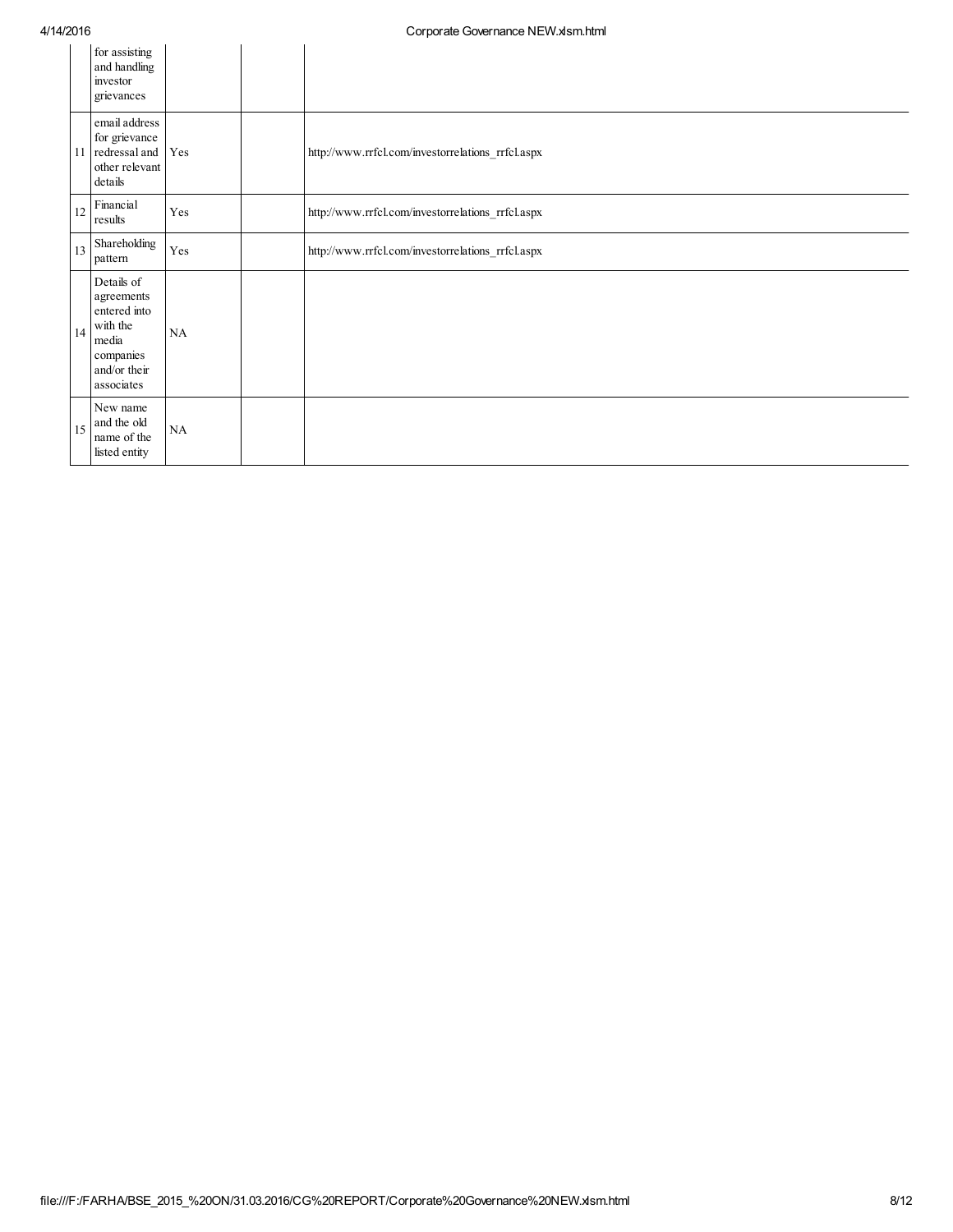|                | Annexure II                                                                                                          |                                     |                                     |                                                                    |  |  |  |  |  |  |
|----------------|----------------------------------------------------------------------------------------------------------------------|-------------------------------------|-------------------------------------|--------------------------------------------------------------------|--|--|--|--|--|--|
|                | <b>II. Annual Affirmations</b>                                                                                       |                                     |                                     |                                                                    |  |  |  |  |  |  |
| Sr             | Particulars                                                                                                          | Regulation<br>Number                | Compliance<br>status<br>(Yes/No/NA) | If status is "No" details of non-<br>compliance may be given here. |  |  |  |  |  |  |
| $\mathbf{1}$   | Independent director(s) have been appointed in terms of specified<br>criteria of 'independence' and/or 'eligibility' | $16(1)(b)$ &<br>25(6)               | Yes                                 |                                                                    |  |  |  |  |  |  |
| $\overline{c}$ | Board composition                                                                                                    | 17(1)                               | Yes                                 |                                                                    |  |  |  |  |  |  |
| 3              | Meeting of Board of directors                                                                                        | 17(2)                               | Yes                                 |                                                                    |  |  |  |  |  |  |
| $\overline{4}$ | Review of Compliance Reports                                                                                         | 17(3)                               | Yes                                 |                                                                    |  |  |  |  |  |  |
| 5              | Plans for orderly succession for appointments                                                                        | 17(4)                               | Yes                                 |                                                                    |  |  |  |  |  |  |
| 6              | Code of Conduct                                                                                                      | 17(5)                               | Yes                                 |                                                                    |  |  |  |  |  |  |
| 7              | Fees/compensation                                                                                                    | 17(6)                               | Yes                                 |                                                                    |  |  |  |  |  |  |
| 8              | Minimum Information                                                                                                  | 17(7)                               | Yes                                 |                                                                    |  |  |  |  |  |  |
| 9              | Compliance Certificate                                                                                               | 17(8)                               | Yes                                 |                                                                    |  |  |  |  |  |  |
| 10             | Risk Assessment & Management                                                                                         | 17(9)                               | Yes                                 |                                                                    |  |  |  |  |  |  |
| 11             | Performance Evaluation of Independent Directors                                                                      | 17(10)                              | Yes                                 |                                                                    |  |  |  |  |  |  |
| 12             | Composition of Audit Committee                                                                                       | 18(1)                               | Yes                                 |                                                                    |  |  |  |  |  |  |
| 13             | Meeting of Audit Committee                                                                                           | 18(2)                               | Yes                                 |                                                                    |  |  |  |  |  |  |
| 14             | Composition of nomination & remuneration committee                                                                   | 19(1) & (2)                         | Yes                                 |                                                                    |  |  |  |  |  |  |
| 15             | Composition of Stakeholder Relationship Committee                                                                    | 20(1) & (2)                         | Yes                                 |                                                                    |  |  |  |  |  |  |
| 16 I           | Composition and role of risk management committee                                                                    | 21(1),(2),<br>(3),(4)               | NA                                  |                                                                    |  |  |  |  |  |  |
| 17             | Vigil Mechanism                                                                                                      | 22                                  | Yes                                 |                                                                    |  |  |  |  |  |  |
| 18             | Policy for related party Transaction                                                                                 | $23(1), (5)$ ,<br>$(6)(7)$ &<br>(8) | Yes                                 |                                                                    |  |  |  |  |  |  |
| 19             | Prior or Omnibus approval of Audit Committee for all related party<br>transactions                                   | 23(2), (3)                          | Yes                                 |                                                                    |  |  |  |  |  |  |
| 20             | Approval for material related party transactions                                                                     | 23(4)                               | Yes                                 |                                                                    |  |  |  |  |  |  |
| 21             | Composition of Board of Directors of unlisted material Subsidiary                                                    | 24(1)                               | Yes                                 |                                                                    |  |  |  |  |  |  |
| 22             | Other Corporate Governance requirements with respect to<br>subsidiary of listed entity                               | 24(2),(3),<br>$(4)(5)$ &<br>(6)     | Yes                                 |                                                                    |  |  |  |  |  |  |
| 23             | Maximum Directorship & Tenure                                                                                        | 25(1) & (2)                         | Yes                                 |                                                                    |  |  |  |  |  |  |
| 24             | Meeting of independent directors                                                                                     | 25(3) & (4)                         | Yes                                 |                                                                    |  |  |  |  |  |  |
| 25             | Familiarization of independent directors                                                                             | 25(7)                               | Yes                                 |                                                                    |  |  |  |  |  |  |
| 26             | Memberships in Committees                                                                                            | 26(1)                               | Yes                                 |                                                                    |  |  |  |  |  |  |
| 27             | Affirmation with compliance to code of conduct from members of<br>Board of Directors and Senior management personnel | 26(3)                               | Yes                                 |                                                                    |  |  |  |  |  |  |
| 28             | Disclosure of Shareholding by Non-Executive Directors                                                                | 26(4)                               | Yes                                 |                                                                    |  |  |  |  |  |  |
| 29             | Policy with respect to Obligations of directors and senior<br>management                                             | $26(2)$ &<br>26(5)                  | Yes                                 |                                                                    |  |  |  |  |  |  |
|                | Any other information to be provided - Add Notes                                                                     |                                     |                                     |                                                                    |  |  |  |  |  |  |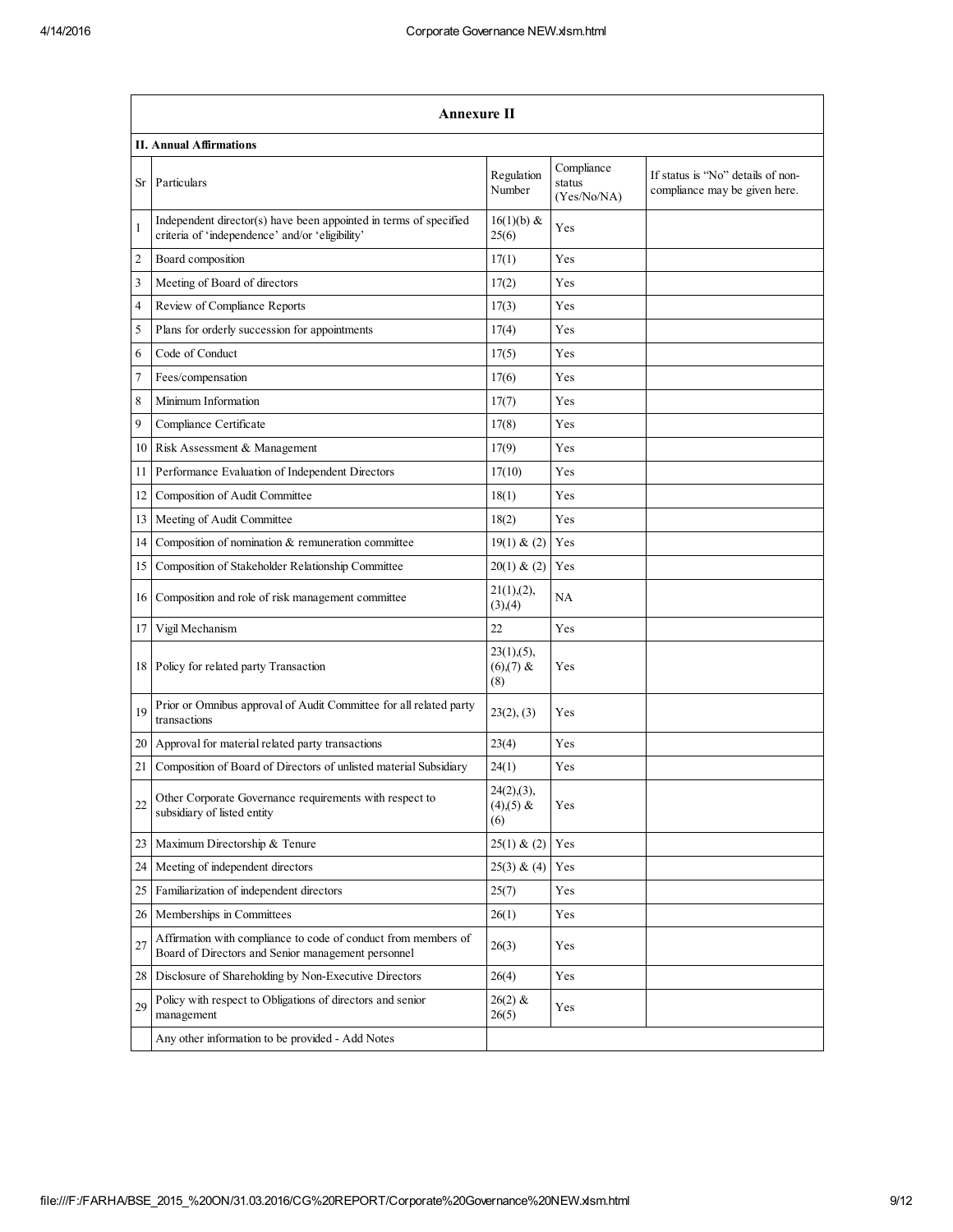## Annexure II

## III. Affirmations

1

The Listed Entity has approved Material Subsidiary Policy and the Corporate Governance requirements with respect to subsidiary of Yes